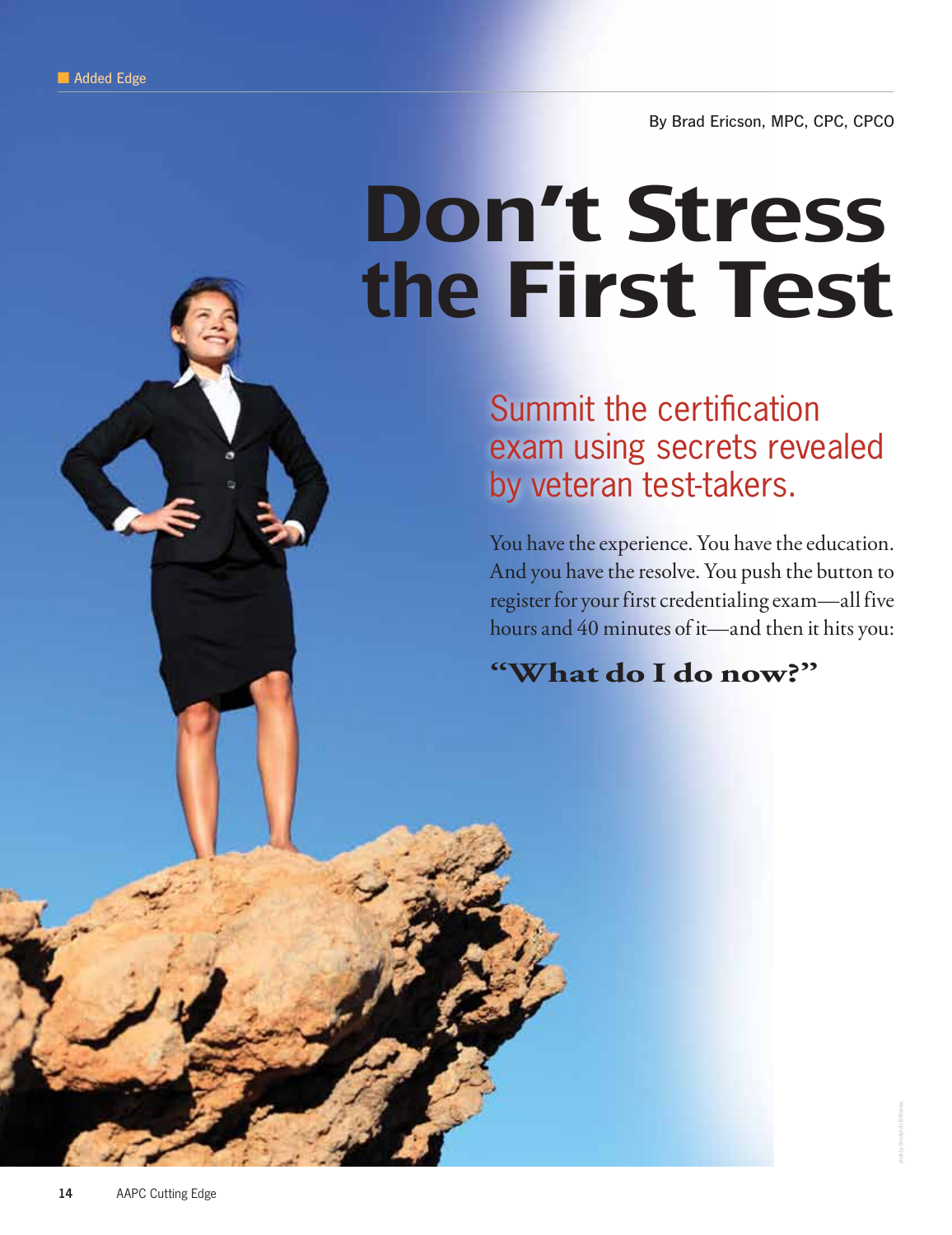## **Prepare Before the Exam**

Fortunately, you're not the first to take an AAPC certification exam, and there's plenty of great advice you can glean from your local chapter and online. There are also many well-meaning tales that can scare your pants off, so pick the path that works best for you.

*AAPC Cutting Edge* asked coders for successful exam-taking strategies. **Angela Crouch, CPC**, said, "Prepare. Prepare. Prepare." Nearly everyone we talked to agreed that the best way to do that was to study and practice the exam almost daily. Many recommend using AAPC practice exams for each credential. Not only do the practice exams allow you to get a feeling for how the exam is structured, but it helps you develop the pace necessary to complete the exam in time.

There are two schools of thought about how best to work through the questions in the time allotted. Some advocate slogging through the exam from one end to another. While others recommend finishing the exam by not dwelling too long on an extremely difficult question, and going back to the hard questions after the first pass.

AAPC Director of Education **Marilyn Holley, RHIT, CPC, CPC-H, CHISP**, prefers the latter technique, but she cautions that this can be risky if you don't keep track of which ones you skipped. To avoid losing track of the questions you still need to answer—and throwing the whole effort out the window—note the skipped questions in the exam booklet. Then, as you return to answer those questions, double check to make sure the exam question number and the number on the answer grid are the same (i.e., question 20 in the exam booklet = question 20 on the answer grid).

**James Hargrove, CPC**, agrees. "The test is just as much about speed as it is accuracy. Don't spend more than two minutes on the questions. If you get close to two minutes, skip to the next and go back later," he advises.

Successful examinees often mention friends or a group who helped them pass. **Taryn Linstedt, CPC**, advises finding a colleague who can provide support while studying, or getting a study buddy. Many local chapters offer preparation classes, which provide for you an entire room of support.

## **Prep with Proper Gear**

Attempting the exam is like mountain climbing. Mountaineers devote significantly more time to making sure they have proper equipment than they do to the actual climb. Not only must the right climbing gear be packed, but additional materials are always added for contingencies.

Attempting the exam is like mountain climbing. Mountaineers devote significantly more time to making sure they have proper equipment than they do the actual climb.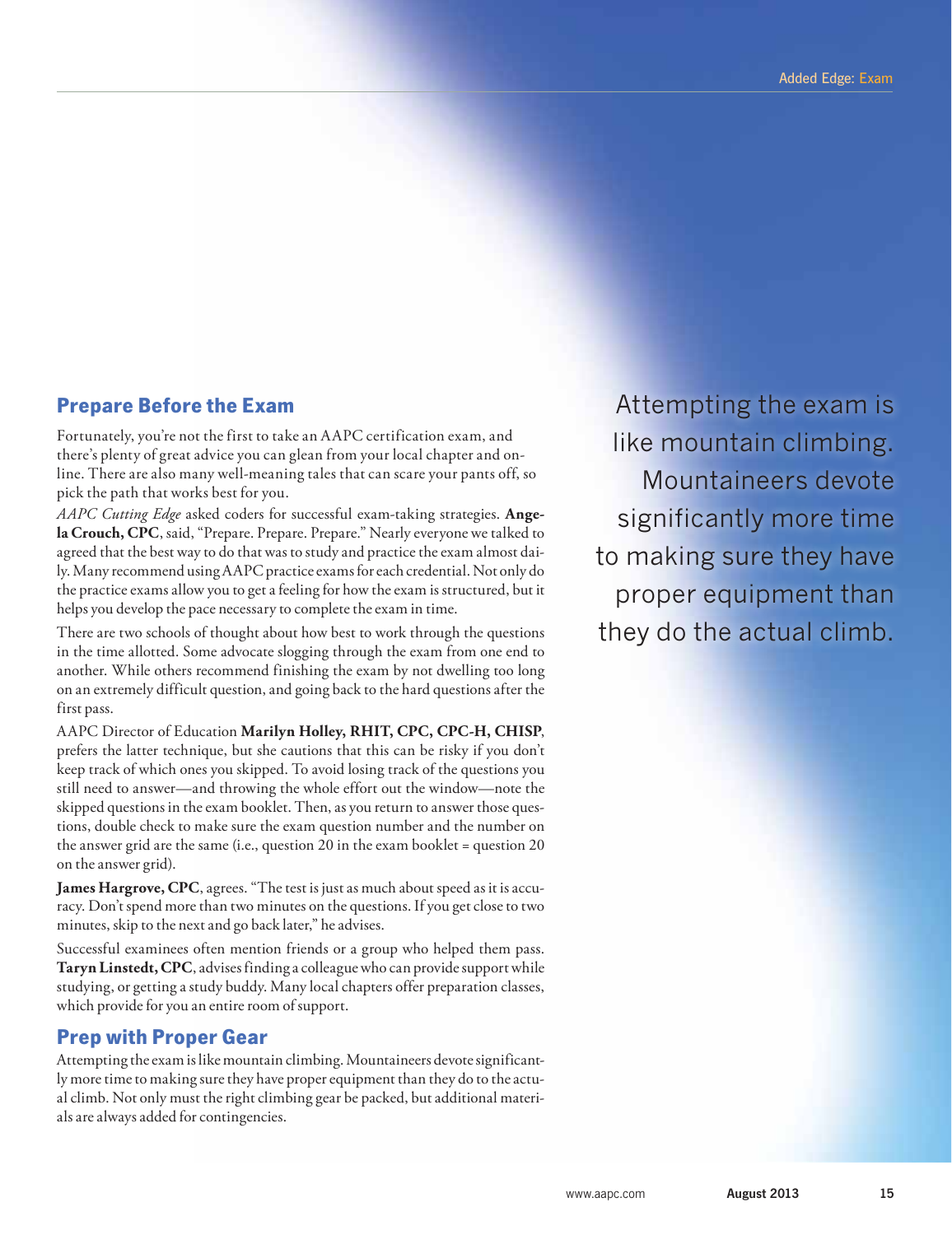At least a couple of weeks before, make sure you have the materials necessary for the actual exam:

#### ❒ **Bring the right code books.**

Check www.aapc.com to see what books are permissible and if any additional material is allowed. If you have the wrong books, you won't be able to sit for the exam.

#### ❒ **Write in your code books.**

This trick helped me most. You can't bring notebooks or sheets of notes, but you can transfer notes to your books to help you code. Don't be afraid to write in your CPT®, HCPCS Level II, and ICD-9-CM code books to help you quickly identify which codes can be used in certain situations.

#### ❒ **Highlight the guidelines in your code books.**

Make sure you can easily find the guidelines that matter. Use a highlighter or, if you're artistic, make meaningful characters or drawings to identify the information.

#### ❒ **Tab your code books.**

Use pre-made or homemade tabs on your books to identify chapters, frequently used codes or sections, guidelines, appendices, and other places so you don't waste time rifling back and forth looking for something.

#### ❒ **Confirm the date and location.**

Be sure you know the date of the exam and where it will be held. Some members advise practicing the drive to the site to account for bottlenecks, parking, and how long it takes. If you don't want to do that, get driving directions from maps.google.com or www.mapquest.com, or use a trustworthy GPS.

#### ❒ **Make a reservation.**

Many members suggest that if you're exam site requires long distance traveling, book a nearby room so you're well-rested on examination day. No reason to show up with that thousand-mile stare.

#### ❒ **Pick clothes you can layer.**

The room's temperature will change throughout the exam period, so make yourself comfortable.

#### ❒ **Sweat the small stuff now.**

Make sure you have your photo and member identification cards, plenty of No. 2 pencils, and an eraser. Pack some hard candy to suck on and some ear plugs if you're easily distracted. Pack up all the items you'll need at least the night before—not the morning of—the exam.

#### ❒ **Bring food and water.**

There are no intermissions during the exam. Bring a water bottle, but not a noisy one. Stay away from crunchy foods like chips or anything that smells.

Most important, keep practicing, keep studying, and keep a positive attitude. **Jenny Oravecz, CPC**, told us she studied religiously every day for weeks prior to taking the exam. "I read the chapters over and over and over again, so I could be as familiar as possible with where to quickly locate any code."



Exam Essentials